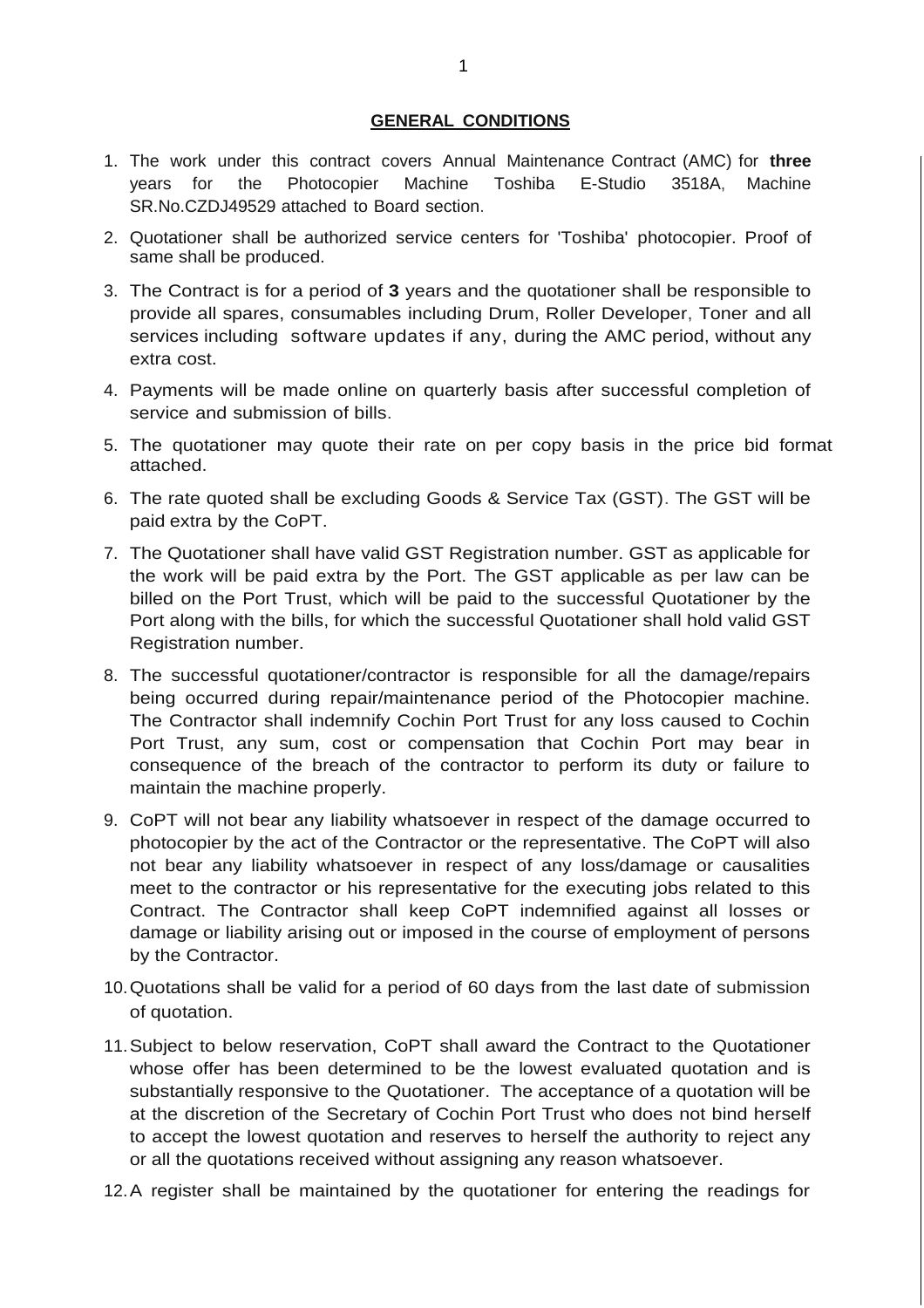each payment. The register shall be duly certified/ signed by the Officer-in-Charge of the machine for each payment. Invoice for payment shall be furnished along with the register.

- 13.All the software of the installations shall be covered under AMC.
- 14.When any repair/service of the machine is reported, the same shall be attended immediately/on the same day within a reasonable time. No travel expenses will be payable by CoPT. If the contractor fails to attend to the repairs within a reasonable time, CoPT will be at liberty to engage another authorized representative of the manufacturer and deduct the cost incurred from the Security Deposit. Such amount shall be recouped in Security Deposit within a period of 5 days. If such failures are repeated for more than 3 times during a period of 3 months, CoPT will be entitled to terminate the contract and also the Security Deposit shall be forfeited.
- 15. If the quotationer cease to be an authorized service centre for Toshiba photocopiers the same shall be intimated at least 45 days in advance on such discontinuance. The contract with CoPT will stand cancelled on termination of the authorized service centre status of the quotationer by M/s.Toshiba photocopiers and CoPT will be at liberty to engage another authorized service centre for the work.
- 16.**Dispute Resolution, Jurisdiction & Conciliation**: In the event of a dispute in connection with this Agreement, the disputing party shall issue a notice to the other party to seek resolution of the dispute. Forthwith upon receipt of the notice by the other party, the parties shall engage in mutual discussions and endeavour to resolve the dispute within a period of thirty (30) days from the date of receipt of notice by the other party. In the event the dispute is not resolved within such period of thirty (30) days, the dispute shall be referred to sole arbitrator to be appointed by Cochin Port Trust and the Arbitration shall be governed by the Arbitration and Conciliation Act, 1996. The arbitration shall be held at Cochin and the arbitration shall be conducted in the English language. This agreement thereof shall be governed by laws of India and Courts of Kochi shall have exclusive Jurisdiction to entertain a dispute in connection herewith.
- 17.**Execution of Agreement:** The successful Quotationer will be required to execute within 8 days from the date of receipt of work order, an agreement at his expense on proper value Kerala State Stamp Paper in the prescribed departmental form, consisting of the work order issued to the Quotationer, together with the Quotation submitted by him including General Conditions, for the due and proper fulfilment of the contract **(Annexure –I).**

Till signing of agreement, the Quotation together with the acceptance letter shall constitute a binding contract between the Quotationer and Cochin Port. If the successful quotationer fails to execute the Agreement within the time period prescribed by Cochin Port Trust or within period extended by it, Cochin Port Trust would be entitled to cancel the work order and terminate the contract forthwith.

18.**Security Deposit:** The successful Quotationer will be required to furnish Security Deposit @ 3% of the Estimated Value not later than **5 days** from the date of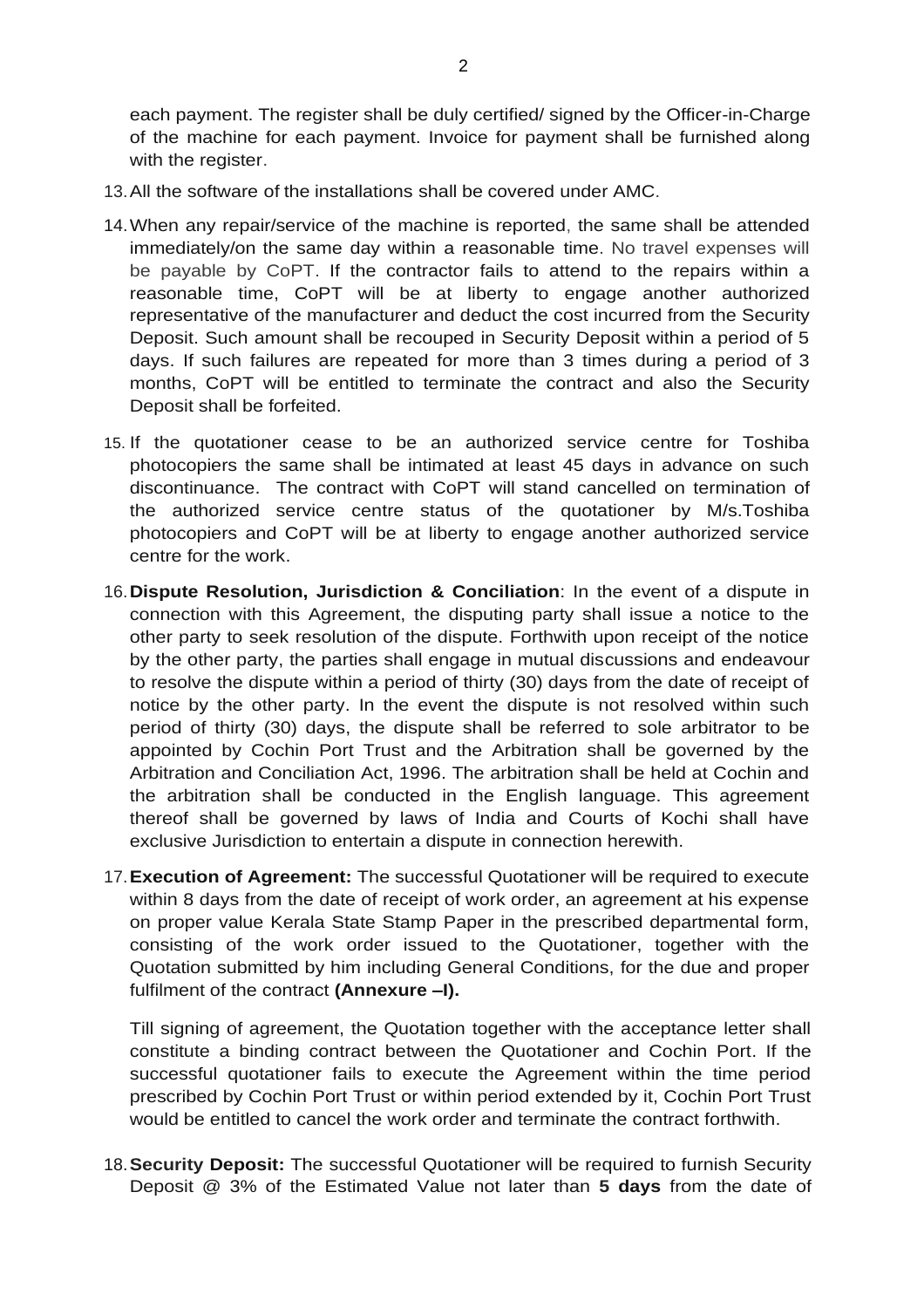receipt of work order in one of the following forms; failing which CoPT is entitled to cancel the work order forthwith.

(i) Banker's Cheque/Demand Draft/Pay Order of a Scheduled Bank/Nationalised bank in favour of FA&CAO,CoPT

or

(ii) through NEFT/RTGS to the bank account of Cochin Port.

For signing Agreement, it is mandatory that Security Deposit is furnished. The Security Deposit shall not carry interest and the same, subject to deductions and other reservations, would be returned to the successful quotationer within 30 days after completion of AMC period. CoPT shall be entitled to deduct any sum under the Security Deposit for any amounts, dues or damages payable by the successful bidder to Cochin Port Trust.

The Estimated Value of the Tender is Rs.**147276/**-

- 19.**EMD:** ln pursuance to the direction from the Ministry of Ports, Shipping and Waterways and Ministry of Finance, the EMD is waived off, subject to production of a declaration in lieu of EMD as per the format for the declaration enclosed as **Annexure-II.**
- 20.Terms & conditions herein shall form part of contract/Agreement.
- 21.**Termination of Contract:** The Contract shall be terminated under following circumstances:
	- i) If the contractor, in the judgment of the Cochin Port Trust, has engaged in fraudand corruption, in competing for or in executing the contract.
	- ii) Violation of any of the conditions of the contract by the Contractor or the persons acting on his behalf or any of his employees. In such cases the security deposit will beforfeited and further action deemed fit will be initiated against the Contractor.
	- iii) The Contractor has the right to terminate this contract on his own by giving 30 days written notice to the management after approval of his request for termination.
	- iv)Notwithstanding anything contained in any of the clauses herein, Cochin Port Trust reserves the right to terminate this Agreement without assigning any reason by giving 30 days notice in writing to the Contractor without payment of compensation in any manner whatsoever. Cochin Port Trust shall also be at liberty to terminate this Agreement forthwith without any notice to the Contractor or payment or in lieu thereof, if, on account of any statute or order or rule or regulation or award, judgment or decision, Cochin Port Trust is required not to have the aforesaid services as provided under this Agreement.
	- v) Cochin Port Trust, by notice sent to the Contractor, may terminate the Contract, in whole or in part, at any time for its convenience. The notice of termination shall specify that termination is for the Cochin Port Trust's convenience, the extent to which performance of the Contractor under the Contract is terminated, and the date upon which such termination becomes effective.